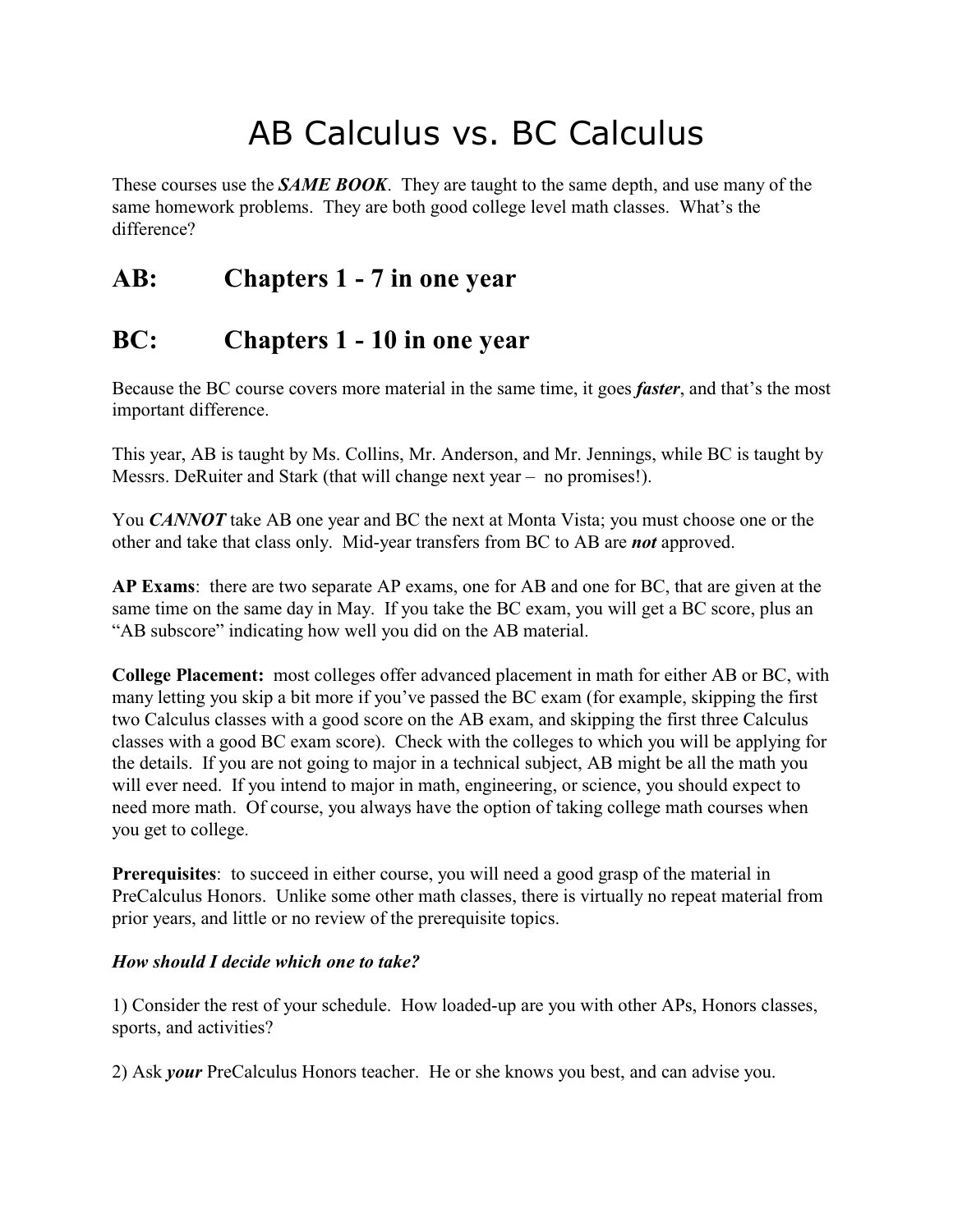#### *Thinking about skipping PreCalculus?*

In recent years, the average AB Calculus grade for those who skipped PreCalc (on a 4-point scale, 4=A, 3=B, etc.) was 1.6. The average for those who did not skip it was 3.3.

There is no need to rush to finish Calculus before your senior year. Contrary to rumors you might have heard, it will *not* give you an advantage in your college admissions chances to take the course earlier, but it very likely will hurt your admission chances if you take it before you are prepared and earn a lower grade. A good grade in PreCalculus Honors, followed by a good grade in Calculus, offers a much more impressive transcript than skipping to Calculus and earning a mediocre grade.